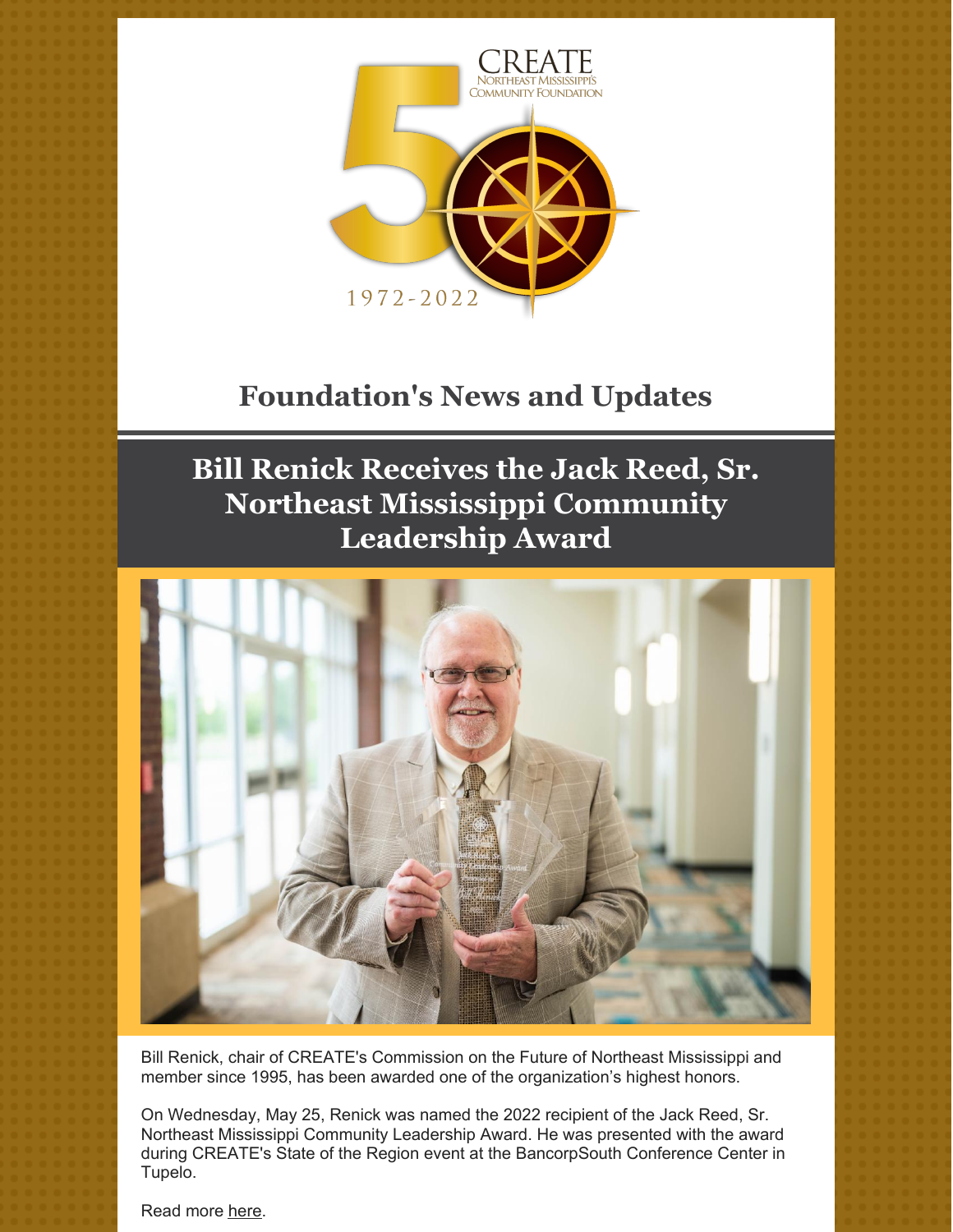

#### **CENTRE FOR FIDUCIARY EXCELLENCE**

CEFEX, the Centre for Fiduciary Excellence, a division of Broadridge Fi360 Solutions, has renewed the certification of the investment fiduciary practices at CREATE Foundation, Inc, of Tupelo, MS as adhering to a global standard of excellence for Investment Stewards. Originally certified in 2010, the foundation is the first in the state of Mississippi to successfully complete the independent CEFEX certification process.

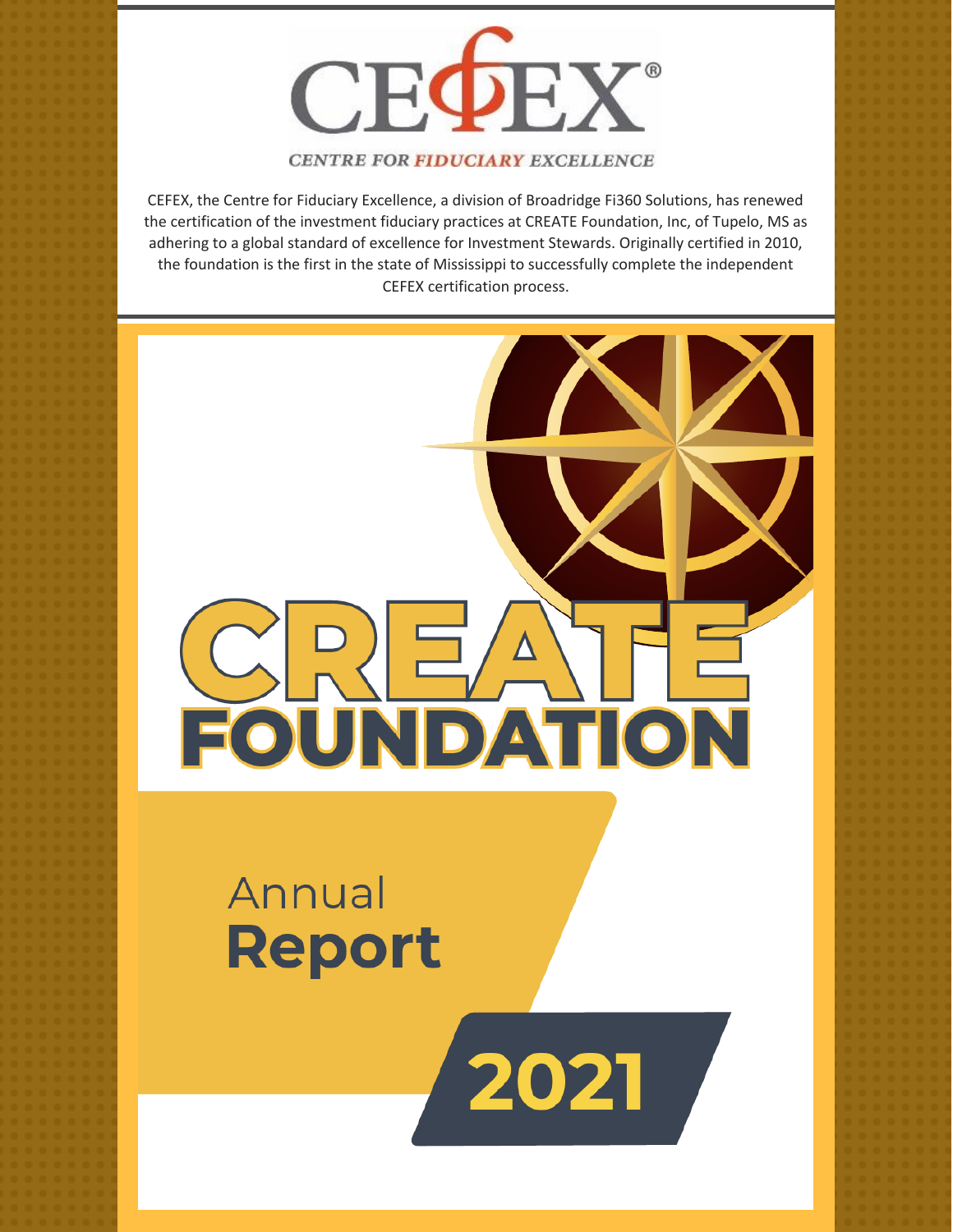Click on the report above to view the entire report.

## *Stock Gifts*

Donating appreciated securities, including stocks or bonds, is an easy and taxeffective way for you to make a gift to The CREATE Foundation to fulfill your charitable goals. Gifts of appreciated securities can be used to create an endowed fund, support a charitable organization or give to a donor advised fund that can then be distributed to a cause that is important to you.

Benefits of gifts of stocks and bonds are:

- Avoid paying capital gains tax on the sale of appreciated stock
- Receive a charitable income tax deduction
- Further your philanthropic mission today

If you have questions about gifts of appreciated stocks or bonds please contact P.K. Thomas at 662-844-8989 or [pk@createfoundation.com](mailto:pk@createfoundation.com).

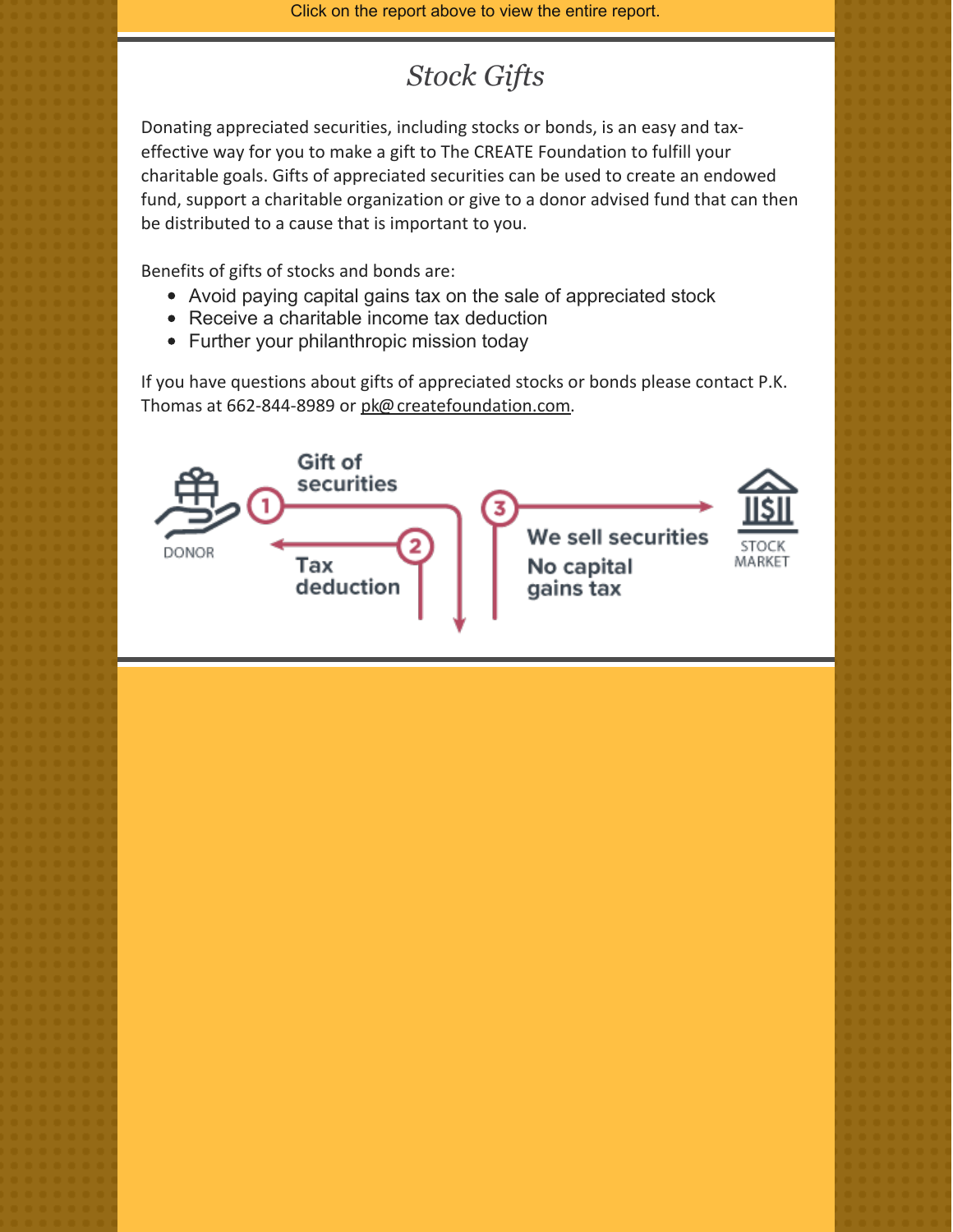





#### **VECTI CAREERCOM**

Career Connections allows businesses in Northeast Mississippi to provide tours to high school students across seventeen counties served by the **CREATE Foundation, Inc.** 

**Schedule Business Tours Now for Fall 2022** 

**Businesses Create Tours** 

**School Staff Register Students For Tours** 

**Students Tour Businesses** 

Schedule a tour for your business today! www.careerconnections.tours